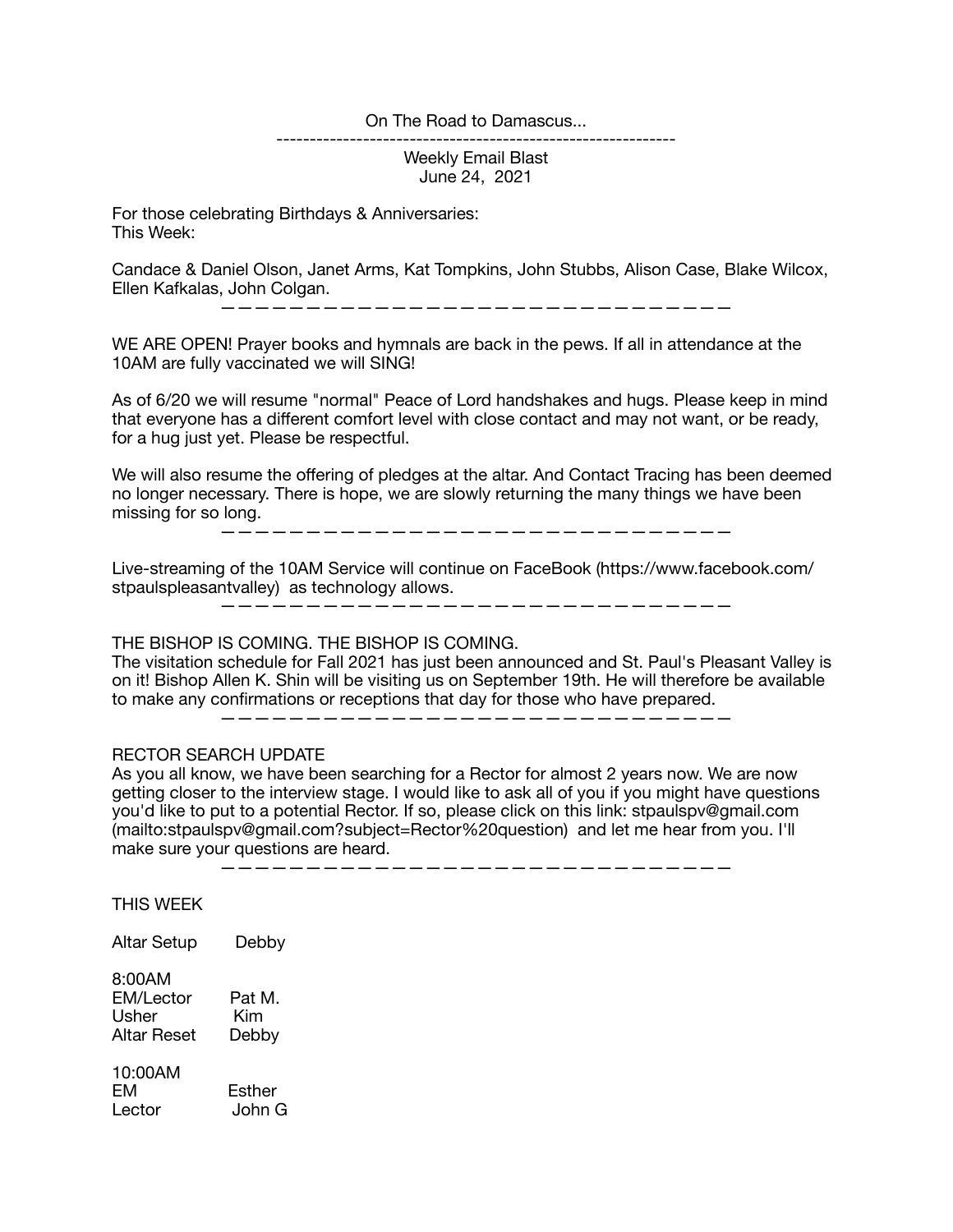Ushers Jon S / John G Clear Altar Esther Vestry Counter Kay M/Ginny ——————————————————————————————

Now that we have reopened we can experience the beauty and joy of Altar Flower in our celebration. Won't you consider dedicating flowers one week in the remembrance of a special person or anniversary. A sign up sheet with be in the Narthex, the entry of the church. Contact Marilyn Kirchner or Rita Carver for additional details.

The flowers this week are offered in celebration of Janet Arm's birthday by Marilyn Kirchner. ——————————————————————————————

The Thrift Shop is OPEN FOR BUSINESS! Saturdays from 10 AM to 1 PM. Come one, come all. Please spread the word. ——————————————————————————————

July 17th at 1pm Memorial Service for Alice Cann August 15th 11:30-1:00 Ice Cream Social September 17-19 PV Days September 19th Bishop Shin visits September 25th 4:30-7:00 Chicken BBQ

Special Prayer List

Kathryn Kistinger

Rosemary Wright 13 DeGarmo Road, Poughkeepsie 12603 Cards of prayer and encouragement are welcome. ——————————————————————————————

Bishop's Corner: If you missed any of this week's inspiring video messages from our Bishops, click on this blue link: Diocese of NY (https://vimeo.com/showcase/ednyhweaster2020) and it will take you to the page with all their wonderful videos.

——————————————————————————————

——————————————————————————————

Reminders

Adams Gift Cards: Year-Round Fundraising - PLEASE CALL GINNY OR DEBBY TO ARRANGE FOR PICKUP.

If you shop at Adams or give gift cards as gifts, our ministries benefit from this fundraiser. Thank You!

——————————————————————————————

Communications

If you use Facebook, please like & follow the St. Paul's page (https://www.facebook.com/ stpaulspleasantvalley/?ref=bookmarks) . Also, please invite people you know who may be interested in the mission and outreach ministries at St. Paul's. ALSO, please "Subscribe" to our YouTube channel and let others know about it. Let's get the WORD out!